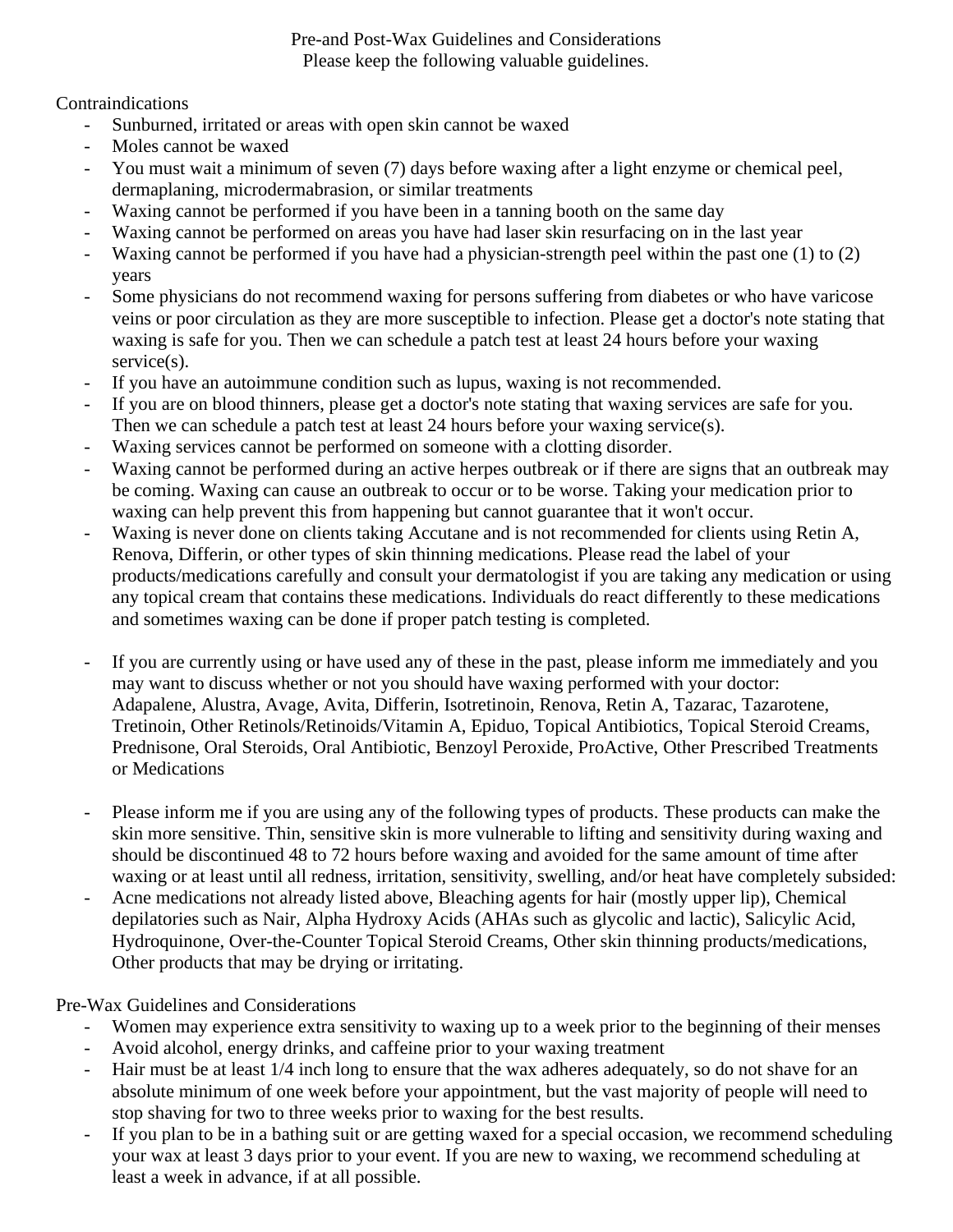Use any recommended products to keep your skin hydrated and healthy in between appointments.

Post-Wax Guidelines and Considerations

- No sun/tanning booth exposure for two (2) days following a waxing treatment. Extra precaution should be taken if using tanning accelerators. Wait 2-3 days to wax before and after tanning with accelerators.
- No hot tubs, whirlpools, baths, and other heated sources for at least 48 hours following a body waxing treatment
- No abrasives for 24 hours following a waxing treatment
- Be cautious using deodorant for 24 hours following an underarm waxing treatment
- Avoid wearing tight clothing for 2-3 days post bikini or brazilian wax.
- Sweat, friction & bacteria can increase the risk of irritation or infection. Refrain from exercising or other activities, including intimacy, that can cause sweating or friction for 24-48 hours post waxing or until all redness, irritation, sensitivity, or heat have subsided
- Gently exfoliate 24-48 hours post waxing and then once a week or as directed by your waxing specialist using recommended products only to help prevent ingrown hairs from developing and keep the skin soft and hydrated.
- Spray tanning is not recommended until 24-48 hours post waxing
- Excessive heat and chemicals, including strong fragrances, can cause irritation
- Avoid the sun immediately after waxing and please wear sun screen; recently waxed areas are prone to hyperpigmentation (permanent darkening of the skin) if exposed to the sun
- Pantyliners, tampons, and sanitary pads are often bleached to make them white. The bleach can be irritating to newly waxed skin. So just be aware and if you experience any problems, you may want to try more natural or organic products
- You might apply a cold towel or cold pack with a cloth wrapped around it to close the pores and calm any minor inflammation or swelling that might occur
- You may experience discomfort for a few hours to a couple of days post wax, this may include redness, swelling, and sensitivity in the waxed areas. This is normal but don't hesitate to let me know if you have any concerns or questions.
- Waxing may also result in temporary rashes, temporary bumps, ingrown hairs, sun sensitivity, skin lifting, slight bruising, especially if you have sensitive skin, and blood spotting (this occurs because of removing the growing hair from its blood supply).
- In rare cases, severe allergic reaction, infection, hyperpigmentation, hypopigmentation, burns, tearing, scarring, bleeding, and infection can occur.

# Product Recommendations

We carry amazing products that were designed specifically for pre- and post-waxing. I highly recommend investing in using them, as this will help your waxing services be more successful and less painful. We have everything from a personal cleansing bar to exfoliators, moisturizers, and ingrown treatment products – everything you need! Note: Prices are before-tax and subject to change. Here are instructions:

## Personal Cleansing Bar

(helps with odor, dryness, and pH balance, free of dyes and fragrances) Use your hands and water to create a gentle lather, then use hands to cleanse intimate areas.

# Bye Bump Enzyme Mist

(condition, gently exfoliate, treat occasional ingrowns, folliculitis, body pimples)*(external only)* After bathing spritz area until wet with the product. It doesn't need to be "dripping wet" but wet enough that you can see the glisten. Allow to dry thoroughly. Can be used every day as a maintenance product or as a spot treatment in targeted areas. If exposing treated areas to the sun, tanning beds, etc., liberally apply a broad-spectrum sunblock of at least SPF 30 or greater 30 minutes prior.)